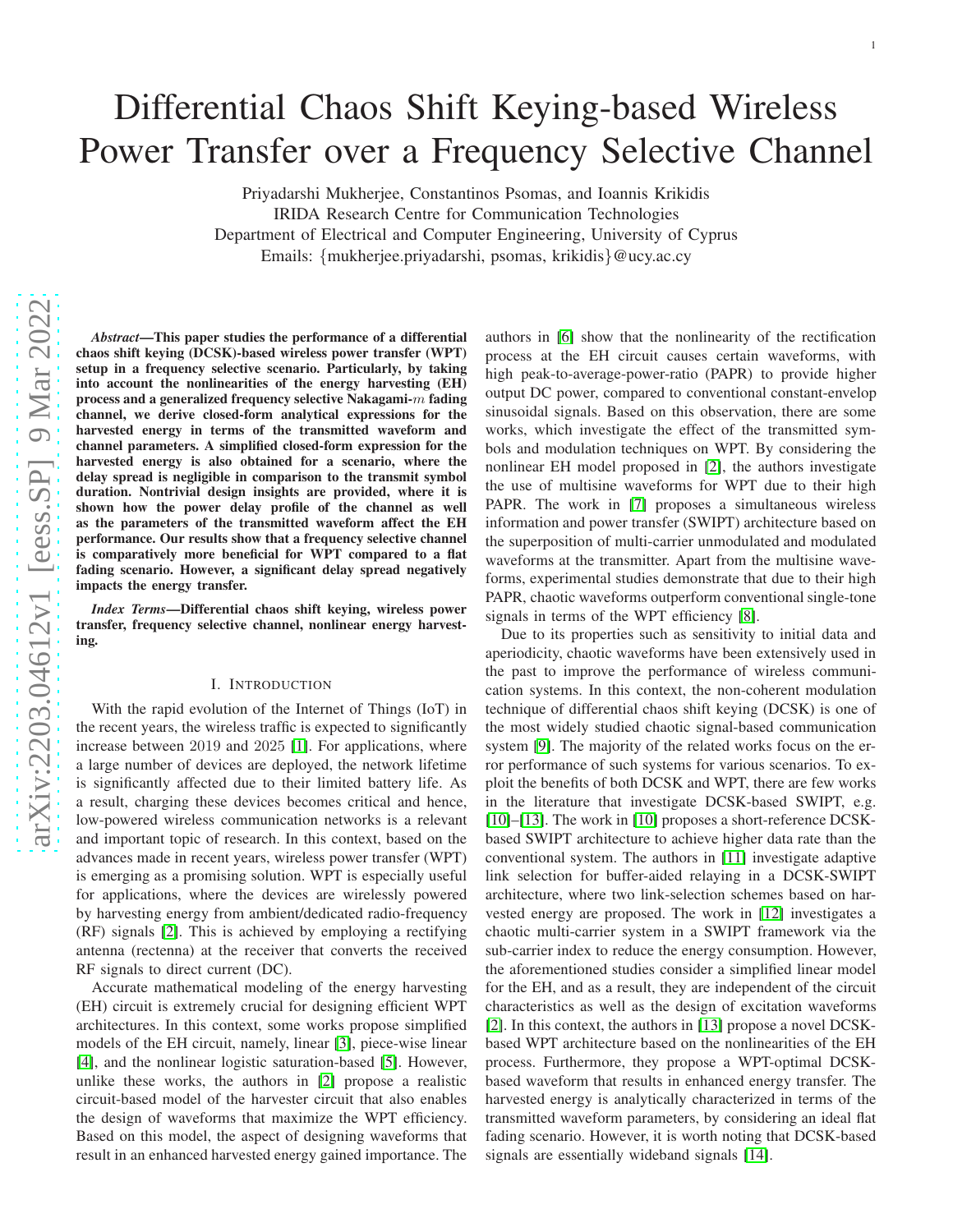

<span id="page-1-0"></span>Fig. 1. Architecture for DCSK-based WPT.

Motivated by this, in this paper, we investigate a point-topoint DCSK-based WPT topology by considering a frequency selective fading scenario. Closed-form analytical expressions of the harvested DC are obtained in terms of the transmitted waveform parameters and the power delay profile of a generalized Nakagami- $m$  multipath channel. By considering practical channel conditions, an approximation of the harvested energy is also provided, when the delay spread is negligible compared to the transmitted symbol duration. Our results demonstrate that while a frequency selective channel results in enhanced WPT when compared against its flat fading counterpart, a significant delay spread is detrimental for energy transfer.

## II. A CHAOTIC SIGNAL-BASED WPT SYSTEM **ARCHITECTURE**

#### *A. System model*

We consider a simple point-to-point WPT topology, where the transmitter employs a DCSK generator and the receiver consists of an analog correlator, followed by an EH circuit [\[13\]](#page-5-10), as shown in Fig. [1.](#page-1-0) Note that, DCSK signals, until now, have been mainly considered for information transfer. However, here we focus on the WPT aspect and ignore the information side of the signal. We assume that the wireless link suffers from both large-scale path-loss effects and small-scale frequency-selective fading. Specifically, the received power is proportional to  $r^{-a}$ , where r is the transmitter-receiver distance and  $a > 0$  denotes the pathloss exponent. Moreover, unlike [\[13\]](#page-5-10), a generalized frequency selective fading channel is considered here. In wideband wireless communication systems, a commonly used channel model is the *two-ray fading channel model* [\[14\]](#page-5-13). Using this generalized channel model, the output of the channel is

<span id="page-1-1"></span>
$$
y_k = \alpha_1 s_k + \alpha_2 s_{k-\tau},\tag{1}
$$

where  $s_k$  is the k-th transmitted chaotic chip,  $\tau$  is the time delay between two rays, and  $\alpha_1, \alpha_2$  are independent Nakagami $m$  distributed random variables. Generally, the two paths will have unequal average power gains and hence, we assume  $\alpha_1, \alpha_2$  to have power gains  $\Omega_1, \Omega_2$ , such that  $\Omega_1 + \Omega_2 = 1$ [\[14\]](#page-5-13). In general, a frequency-selective channel adopts an  $n$ -ray  $(n \geq 2)$  fading model. However, in this work, we consider a two-ray model for analytical simplicity. Furthermore, the aim of this work is to demonstrate how the chaotic signal-aided energy transfer is affected by the frequency-selective nature of the channel. Hence, the analysis can be extended to any arbitrary number of multipaths.

## *B. Chaotic signals*

Assume a DCSK signal, where the current symbol is dependent on the previous symbol [\[9\]](#page-5-8) and different sets of chaotic sequences can be generated by using different initial conditions. Each transmitted bit is represented by two sets of chaotic signal samples, with the first set representing the reference, and the other conveying information. If  $+1$  is to be transmitted, the data sample will be identical to the reference sample. Otherwise, an inverted version of the reference sample will be used as the data sample [\[9\]](#page-5-8). Let  $\beta$  be a non-negative integer, defined as the *spreading factor*. Then, 2β chaotic samples are used to spread each information bit. During the l-th transmission interval, the output of the transmitter is

$$
s_{l,k} = \begin{cases} x_{l,k}, & k = 2(l-1)\beta + 1, \dots, (2l-1)\beta, \\ d_l x_{l,k-\beta}, & k = (2l-1)\beta + 1, \dots, 2l\beta, \end{cases}
$$
 (2)

where  $d_l = \pm 1$  is the information bit,  $x_{l,k}$  is the chaotic sequence used as the reference signal, and  $x_{l,k-\beta}$  is its delayed version. Furthermore,  $x_{l,k}$  can be generated according to various existing chaotic maps. Due to its good correlation properties, we consider the Chebyshev map of degree  $\xi$  for chaotic signal generation, which is defined as [\[9\]](#page-5-8)

$$
x_{k+1} = \cos(\xi \cos^{-1}(x_k)), \forall |x_k| \le 1.
$$
 (3)

## *C. Analog correlator*

The proposed WPT architecture employs an analog correlator, followed by an EH rectifier circuit. An analog correlator essentially consists of a series of  $(\psi - 1)$  delay blocks, where  $\psi$  is a positive integer; the rationale behind this application is that, the signal can be effectively integrated over a certain time interval [\[15\]](#page-5-14). In what follows, for the sake of simplicity, we will consider  $\psi$  equal to the transmitted symbol length, i.e.  $\psi = 2\beta$ . As a result, the correlator output  $\eta_l$  for the *l*-th received symbol is

<span id="page-1-4"></span>
$$
\eta_l = \sqrt{P_t} \sum_{k=2(l-1)\beta+1}^{2l\beta} y_{l,k}
$$
  
=  $\sqrt{P_t} \sum_{k=2(l-1)\beta+1}^{2l\beta} \alpha_1 s_k + \alpha_2 s_{k-\tau},$  (4)

which follows from [\(1\)](#page-1-1) and  $P_t$  is the transmission power. It is worthy to note that  $\psi = 1$  corresponds to the conventional case without a correlator<sup>[1](#page-1-2)</sup>.

## *D. Energy transfer model*

The WPT receiver is equipped with an antenna followed by a rectifier. The rectifier, which generally consists of a diode (e.g., a Schottky diode) and a passive low pass filter, acts as an envelope detector [\[16\]](#page-5-15) and therefore neglects the phase of the received signal  $y$ . Based on the nonlinearity of this circuit, the harvested power in terms of  $y$  is  $[2]$ 

<span id="page-1-3"></span>
$$
P_{\text{hary}} = k_2 R_{ant} \mathbb{E}\{|y|^2\} + k_4 R_{ant}^2 \mathbb{E}\{|y|^4\},\tag{5}
$$

<span id="page-1-2"></span><sup>1</sup>An analog correlator is placed at the receiver, prior to the harvester, because the work in [\[13\]](#page-5-10) analytically proves and demonstrates why the correlator is beneficial for energy transfer [\[13,](#page-5-10) Proposition 1].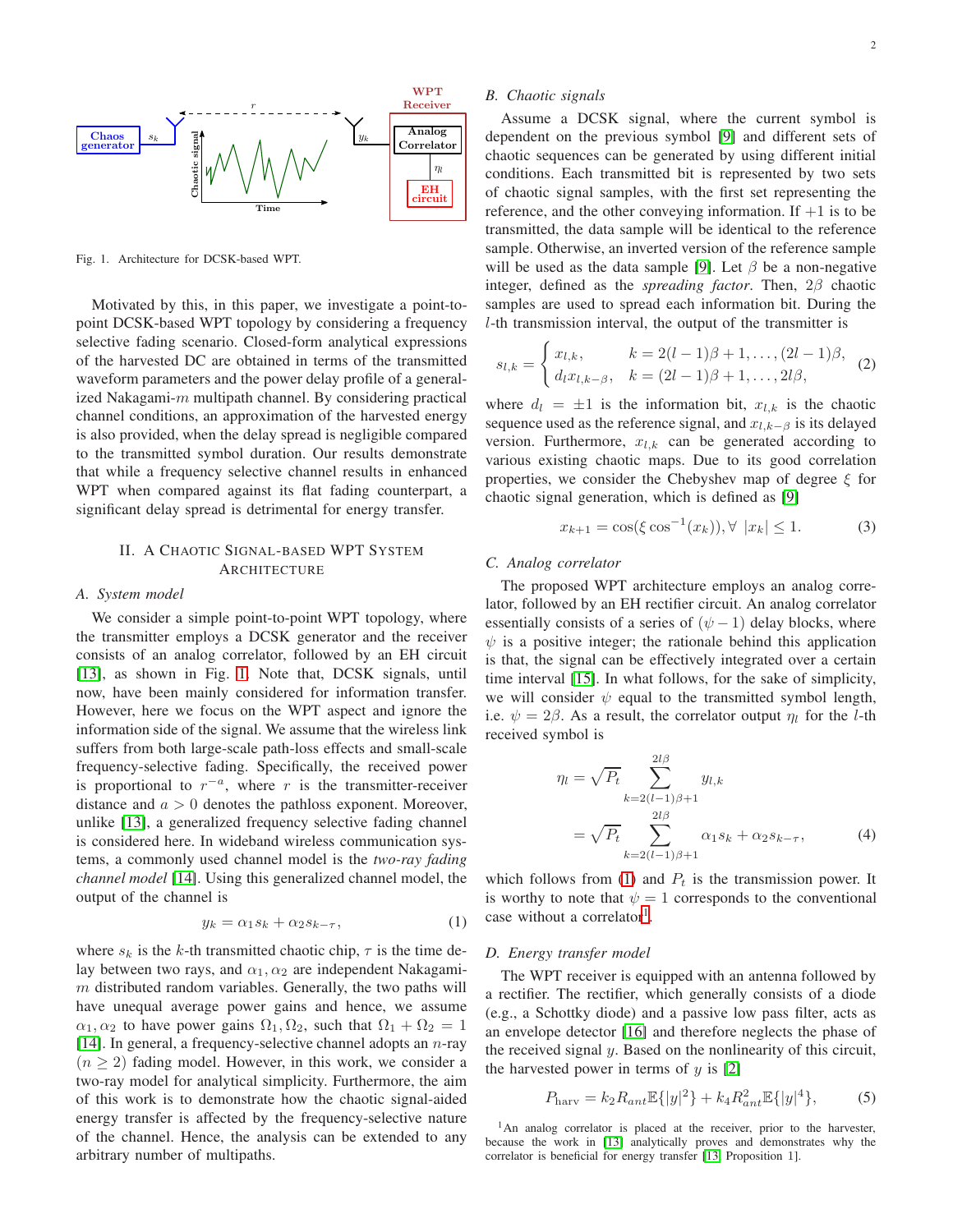where the parameters  $k_2, k_4$ , and  $R_{ant}$  are constants determined by the characteristics of the circuit. The conventional linear model is a special case of this nonlinear model and can be obtained by considering only the first term in [\(5\)](#page-1-3). Moreover, the energy transfer model considered in this work is based on the assumption that the harvester operates in the nonlinear region [\[2\]](#page-5-1). If the power of the harvester input signal becomes too large, the diode inside the harvester will be forced into the saturation region of operation, making the derived analytical results inapplicable. For the sake of presentation, we will use  $\varepsilon_1 = r^{-a} k_2 R_{ant} P_t$  and  $\varepsilon_2 = r^{-2a} k_4 R_{ant}^2 P_t^2$ . Hence, by incorporating a  $\psi$ -bit analog correlator at the receiver prior to the harvester, the average harvested power is [\[13\]](#page-5-10)

$$
P_{\text{harv}} = \varepsilon_1 \mathbb{E} \left\{ \left( \sum_{k=1}^{\psi} y_k \right)^2 \right\} + \varepsilon_2 \mathbb{E} \left\{ \left( \sum_{k=1}^{\psi} y_k \right)^4 \right\}. \quad (6)
$$

#### III. ANALYSIS OF HARVESTED ENERGY

In this section, we analyse the harvested energy in terms of the transmitted chaotic waveform parameters and also the frequency-selective channel parameters.

The authors in [\[13\]](#page-5-10), proposed a WPT-optimal signal design of length  $\beta + 1$ , where during the *l*-th symbol duration, the transmitter output is

$$
s_k
$$
  
= 
$$
\begin{cases} x_k, & k = (\beta + 1)(l - 1) + 1, \\ d_l x_{(\beta + 1)(l - 1) + 1}, & k = (\beta + 1)(l - 1) + 2, \dots, (\beta + 1)l. \end{cases}
$$
  
(7)

If this waveform is transmitted by considering a Nakagamim block fading scenario and a  $\beta + 1$  bit analog correlator is implemented at the receiver prior to the harvester, the obtained harvested power is [\[13\]](#page-5-10)

<span id="page-2-3"></span>
$$
P_{\text{hary}} = \frac{1}{2}\varepsilon_1(1+\beta^2) + \frac{3(1+m)}{8m}\varepsilon_2(1+6\beta^2+\beta^4). \quad (8)
$$

However, this is an ideal scenario and in practice, chaotic signals are wideband signals [\[14\]](#page-5-13). As a result, to obtain a realistic insight into the harvested power of this WPT-optimal waveform, we consider here a frequency selective scenario as defined in  $(1)$ , where we have the delayed copy of the *l*-th transmitted symbol, i.e.  $s_{k-\tau}$  as

<span id="page-2-1"></span>
$$
s_{k-\tau} = \begin{cases} d_{l-1}x_{(\beta+1)(l-2)+1}, & k = (\beta+1)(l-1)+1, \\ & \cdots, (\beta+1)(l-1)+\tau, \\ x_{(\beta+1)(l-1)+1}, & k = (\beta+1)(l-1)+\tau+1, \\ d_{l}x_{(\beta+1)(l-1)+1}, & k = (\beta+1)(l-1)+\tau+2, \\ & \cdots, (\beta+1)l. \end{cases}
$$
(9)

Hence, by using  $(1)$ ,  $(4)$ ,  $(7)$ , and  $(9)$  in  $(6)$ , we obtain

$$
P_{\text{harv}} = \varepsilon_1 \mathbb{E} \left\{ \left( \sum_{k=(\beta+1)(l-1)+1}^{(1+\beta)l} y_k \right)^2 \right\}
$$

$$
+\varepsilon_2 \mathbb{E}\left\{ \left( \sum_{k=(\beta+1)(l-1)+1}^{(1+\beta)l} y_k \right)^4 \right\},\qquad(10)
$$

where the expectation is taken over  $\alpha_1, \alpha_2$ , and  $s_k$ . Towards this direction, we provide the following theorem.

<span id="page-2-4"></span>Theorem 1. *The harvested power for the WPT-optimal signal in a frequency selective Nakagami-*m *fading scenario is given by* [\(11\)](#page-3-0)*.*

*Proof.* See Appendix [A.](#page-4-0)

 $\Box$ 

<span id="page-2-2"></span>We observe from [\(11\)](#page-3-0) how the power distribution over the two paths, i.e.  $\Omega_1, \Omega_2$  and the delay spread  $\tau$  affect the WPT performance. The theorem demonstrates that a considerable  $\tau$  is detrimental for energy transfer. Note that the flat fading channel is a special case of its frequency selective counterpart. By replacing  $\Omega_1 = 1, \Omega_2 = 0$ , and considering delay spread  $\tau = 0$  in [\(11\)](#page-3-0),  $P_{\text{hary}}$  reduces to [\(8\)](#page-2-3). Furthermore, in a frequency selective scenario, for an N-tone multisine signal, the linear term of the harvested power is independent of N and the nonlinear term is linearly dependent on  $N$  [\[2\]](#page-5-1). On the contrary, with a DCSK-based waveform, the linear and nonlinear terms of  $P_{\text{hary}}$  in [\(11\)](#page-3-0) are proportional to  $\beta^2$ and  $\beta^4$ , respectively. As a result, this waveform significantly outperforms multisine waveforms, in terms of WPT.

<span id="page-2-0"></span>To the best of our knowledge, this is the first analytical closed-form expression obtained for DCSK-based WPT, which characterizes the harvested energy in terms of the power delay profile of a frequency selective wireless channel and also the nonlinearities of the EH process at the harvester. Finally, note that [\(11\)](#page-3-0) is an extremely complex and lengthy equation. However, the work in [\[14\]](#page-5-13) demonstrates that practically we have  $0 < \tau \ll \beta$ . As a result, an approximation for  $P_{\text{hary}}$  can be obtained corresponding to the  $\tau \to 0$  scenario as an upper bound, given in the following corollary.

Corollary 1. *By considering the limiting case of negligible delay spread, the harvested power is given by*

$$
\lim_{\tau \to 0} P_{\text{hary}} = \frac{\varepsilon_1}{2} \left( 1 + \beta^2 \right) \left( \Omega_1 + \Omega_2 + 2 \left( \frac{\Gamma(m + 0.5)}{\Gamma(m)} \right)^2 \times \frac{\sqrt{\Omega_1 \Omega_2}}{m} \right) + \frac{3\varepsilon_2}{8} \left( 1 + 6\beta^2 + \beta^4 \right) \times \left( \left( \Omega_1^2 + \Omega_2^2 \right) \left( \frac{m + 1}{m} \right) + 6\Omega_1 \Omega_2 \n4 \frac{\Gamma(1.5 + m)\Gamma(0.5 + m)}{m^2 \Gamma(m)^2} \left( \Omega_1^{0.5} \Omega_2^{1.5} + \Omega_1^{1.5} \Omega_2^{0.5} \right) \right).
$$
\n(12)

The above corollary follows directly from Theorem [1](#page-2-4) by replacing  $\tau \to 0$  in [\(11\)](#page-3-0). Note that  $m = 1$  leads to an enhanced harvested energy compared to the  $m \to \infty$  scenario, i.e. wireless fading enhances WPT. This observation corroborates the claims made in [\[13\]](#page-5-10) regarding the beneficial role of fading in DCSK-based WPT systems.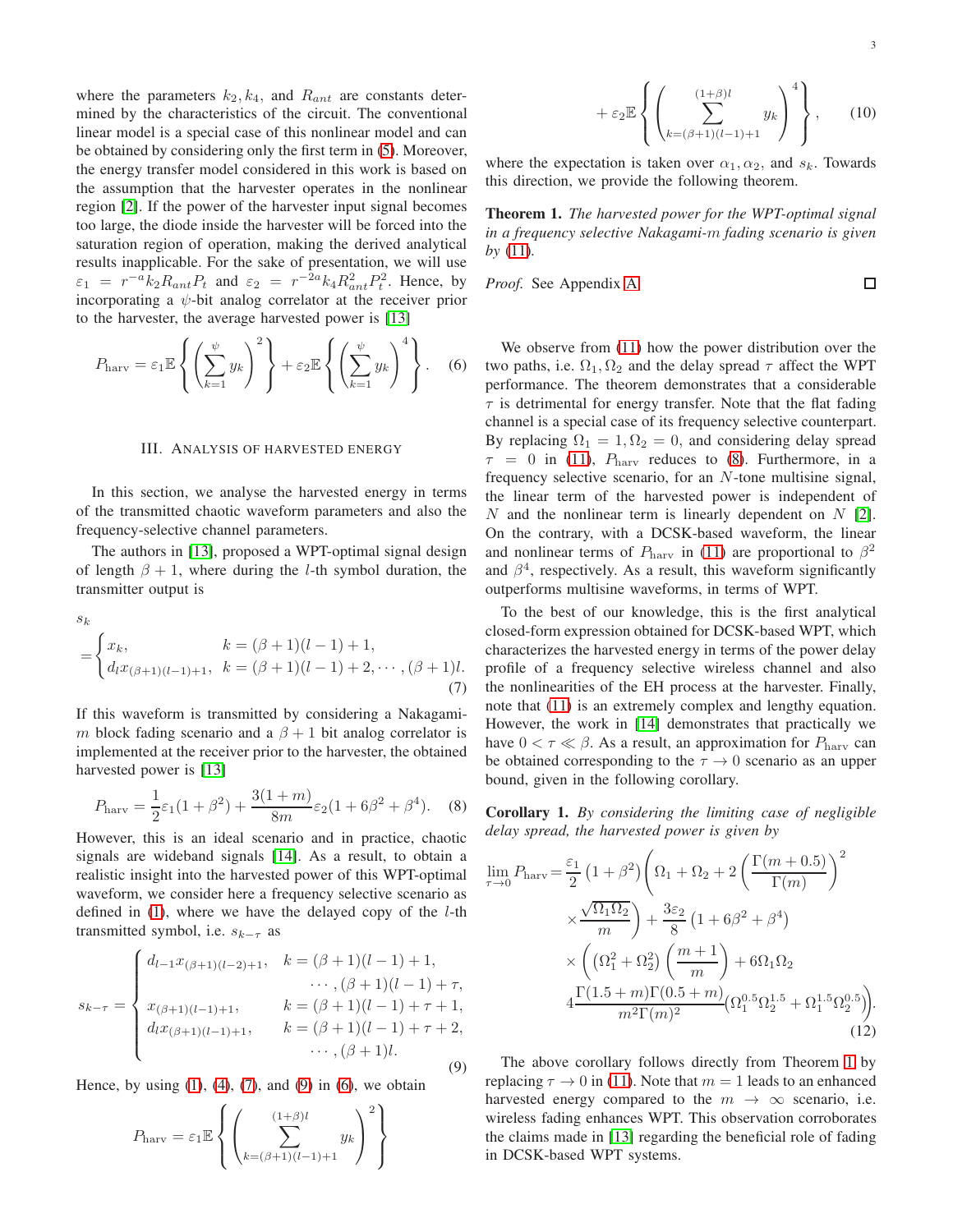$$
P_{\text{harv}} = \frac{\varepsilon_1}{2} \left( \tau^2 \Omega_2 + \Omega_1 \left( 1 + \beta^2 \right) + \Omega_2 \left( 1 + (\beta - \tau)^2 \right) + 2 \left( 1 + \beta^2 - \beta \tau \right) \left( \frac{\Gamma(m + 0.5)}{\Gamma(m)} \right)^2 \frac{\sqrt{\Omega_1 \Omega_2}}{m} \right) + \frac{\varepsilon_2}{2} \left( \frac{3}{4} \left( \tau^4 \Omega_2^2 \left( \frac{m + 1}{m} \right) + \Omega_1^2 \left( 1 + 6\beta^2 + \beta^4 \right) \left( \frac{m + 1}{m} \right) + 4 \frac{\Gamma(1.5 + m)\Gamma(0.5 + m)}{m^2 \Gamma^2(m)} \Omega_1^{1.5} \Omega_2^{0.5} \right) \times \left( \left( 1 + 3\beta^2 \right) + (\beta - \tau) \left( 3\beta + \beta^3 \right) \right) + 6\Omega_1 \Omega_2 \left( (\beta - \tau)^2 \left( 1 + \beta^2 \right) + 4\beta \left( \beta - \tau \right) + 1 + \beta^2 \right) + 4 \frac{\Gamma(1.5 + m)\Gamma(0.5 + m)}{m^2 \Gamma(m)^2} \Omega_1^{0.5} \Omega_2^{1.5} \left( 1 + 3 \left( \beta - \tau \right)^2 + \beta \left( \beta - \tau \right)^3 + 3\beta \left( \beta - \tau \right) \right) + \Omega_2^2 \left( 1 + 6(\beta - \tau)^2 \right) + (\beta - \tau)^4 \left( \frac{m + 1}{m} \right) \right) + 3\tau^2 \Omega_2 \left( \Omega_1 \left( 1 + \beta^2 \right) + \Omega_2 \left( 1 + (\beta - \tau)^2 \right) + 2 \left( 1 + \beta^2 - \beta \tau \right) \left( \frac{\Gamma(m + 0.5)}{\Gamma(m)} \right)^2 \n\frac{\sqrt{\Omega_1 \Omega_2}}{m} \right).
$$
\n(11)



<span id="page-3-1"></span>Fig. 2. WPT performance over a two-ray Nakagami- $m$  fading channel ( $z_{\text{MC}}$ ) versus  $\beta$ ) with  $m = 4, \tau = 3$ .

## <span id="page-3-0"></span> $10$  $z_{\rm MC}$  (A)  $\beta = 20$ , exact  $\mathbf{a}$  $\beta = 30$ , exact Δ  $\beta = 40$ , exact  $10<sup>°</sup>$  $\beta = 20$ , approx  $\cdot \cdot \cdot \cdot \cdot \cdot \cdot 30$ , approx  $\bullet \ \beta = 40$ , approx  $\overline{0}$  $\overline{5}$ 10 15 20  $\tau$

<span id="page-3-2"></span>Fig. 3. WPT performance over a two-ray Nakagami- $m$  fading channel ( $z_{\rm MC}$ versus  $\tau$ ) with  $m = 4, \Omega_1 = 0.75, \Omega_2 = 0.25$ .

## IV. NUMERICAL RESULTS

We validate our theoretical analysis through extensive Monte-Carlo simulations. Unless otherwise stated, lines correspond to analysis whereas markers correspond to simulation results. Without any loss of generality, we consider a transmission power of  $P_t = 30$  dBm, a Tx-Rx distance  $r = 20$  m, and a pathloss exponent  $\alpha = 4$ . The parameters considered for the EH model are taken as  $k_2 = 0.0034, k_4 = 0.3829$ , and  $R_{ant} = 50 \Omega$  [\[7\]](#page-5-6).

Fig. [2](#page-3-1) depicts the WPT performance of the proposed DCSKbased energy waveform with respect to the spreading factor, over a two ray Nakagami-m frequency selective channel. Firstly, we observe the theoretical results (lines) match very closely with the simulation results (markers); this verifies our proposed analytical framework. Moreover, the figure also demonstrates that the frequency selective nature of the channel, i.e.  $\Omega_2 \neq 0$  is beneficial for WPT and the worst performance is obtained as the channel moves towards the limiting case of a flat fading scenario, i.e.  $\Omega_1 = 1, \Omega_2 = 0$ . While [\[13\]](#page-5-10) proved that fading is beneficial for DCSK-based WPT, we extend the claim in this work by demonstrating that frequency selective fading is more beneficial for DCSK-based WPT, when compared against its flat fading counterpart.

Fig. [3](#page-3-2) illustrates the impact of the delay spread  $\tau$  on the WPT performance of the proposed energy waveform for various values of the spreading factor  $\beta$ . The figure demonstrates that the harvested energy decreases with  $\tau$ , which is inline with [\(11\)](#page-3-0) in Theorem [1.](#page-2-4) Moreover, for a particular  $\tau$ , greater  $\beta$  results in higher harvested DC, which corroborates the claim made in Fig. [2.](#page-3-1) Finally, we observe that the effect of  $\tau$  can be neglected when  $\tau \ll \beta$ . However, for a considerable  $\tau$ , the approximation does not agree with the exact harvested energy. Fortunately, in most practical applications, the condition  $\tau \ll \beta$  holds [\[14\]](#page-5-13) and as a result, the degradation in WPT performance due to delay spread of the channel is negligible. Finally, we observe that the gap between the actual and the approximated harvested energy decreases with increasing  $\beta$ ; for example, observe the performance gap at  $\tau = 10$  between  $\beta = 20$ ,  $\beta = 30$ , and  $\beta = 40$ .

Fig. [4](#page-4-1) demonstrates the combined effect of the frequencyselectivity and delay spread of the channel. In this figure we obtain the harvested DC by jointly varying the power ratio  $\frac{\Omega_2}{\Omega_1}$ and delay spread  $\tau$ . It is worthy to note that in this figure,  $\frac{\Omega_2}{\Omega_1} \in$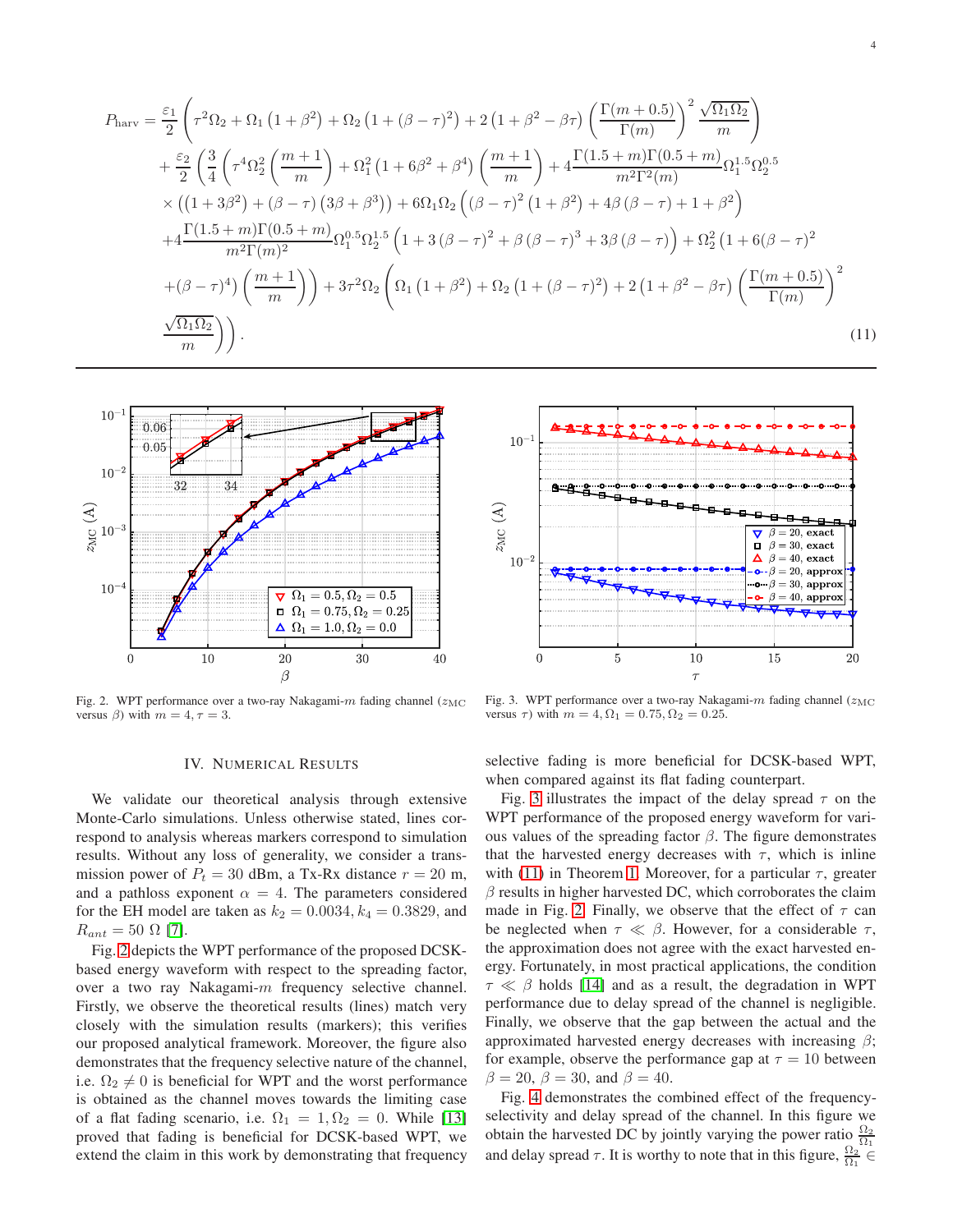

<span id="page-4-1"></span>Fig. 4. Joint effect of the multipath components and the delay spread on the harvested energy with  $m = 4, \beta = 30$ .

 $(0, 1)$ ; while  $\frac{\Omega_2}{\Omega_1} = 0$  denotes a flat fading channel,  $\frac{\Omega_2}{\Omega_1} = 1$ implies equal power distribution between the two paths of the considered two-ray path model. We do not consider  $\Omega_2 > \Omega_1$ because for all practical scenarios, we always have  $\Omega_2 \leq \Omega_1$ [\[14\]](#page-5-13). An interesting observation obtained from Fig. [2](#page-3-1) and Fig. [3](#page-3-2) is that while frequency selectivity of the channel enhances WPT performance, increasing delay spread  $\tau$  has a negative impact on the same. As  $\tau \neq 0$  is the signature of a frequency selective fading scenario, the best performance is observed at  $\frac{\Omega_2}{\Omega_1} = 1$ , i.e.  $\Omega_1 = \Omega_2 = 0.5$  and  $\tau = 1$ .

## V. CONCLUSION

In this paper, we investigated the framework of DCSKbased WPT by considering a generalized frequency selective Nakagami- $m$  fading scenario and also taking into account the nonlinearities of the EH process. To the best of our knowledge, this is the first work where a closed-form expression of harvested energy in a frequency-selective fading scenario is obtained as a function of the multipath components and the delay spread. An approximation of the harvested DC is also provided for the scenario, where the delay spread is negligible compared to the transmitted symbol duration. It was shown that while a frequency selective channel enhances WPT compared to its flat fading counterpart, an increasing delay spread is detrimental to wireless energy transfer. While the analytical expressions are derived by considering a simplified two-ray fading channel model, the analysis can be generalized for any arbitrary number of multipaths.

## <span id="page-4-0"></span>APPENDIX A PROOF OF THEOREM [1](#page-2-4)

From [\(1\)](#page-1-1), we have the channel output

$$
y_k = \alpha_1 s_k + \alpha_2 s_{k-\tau},\tag{13}
$$

where  $\alpha_1, \alpha_2$  are independent Nakagami-m distributed random variables with power gains  $\Omega_1, \Omega_2$ , respectively such that  $\Omega_1 +$  $\Omega_2 = 1$ . Therefore, the probability density function (PDF) of  $\alpha_i, \forall i \in \{1, 2\}$  is

$$
f_{\alpha_i}(z) = \frac{2m^m z^{2m-1} e^{-\frac{m z^2}{\Omega_i}}}{\Gamma(m)\Omega_i^m}, \ \forall \ z \ge 0,
$$
 (14)

<span id="page-4-4"></span><span id="page-4-2"></span>5

where  $\Gamma(\cdot)$  denotes the complete Gamma function,  $m \geq 1$ controls the severity of the amplitude fading, and  $\mathbb{E}\{\alpha_i^2\} = \Omega_i$ . Moreover, the chaotic sequences generated from the considered Chebyshev map have the following invariant PDF [\[9\]](#page-5-8)

$$
f_X(x) = \begin{cases} \frac{1}{\pi\sqrt{1-x^2}}, & |x| < 1, \\ 0, & \text{otherwise.} \end{cases} \tag{15}
$$

Here, we aim to obtain a closed-form expression for

$$
P_{\text{hary}} = \varepsilon_1 \mathbb{E} \left\{ \left( \sum_{k=(\beta+1)(l-1)+1}^{(1+\beta)l} y_k \right)^2 \right\}
$$

$$
+ \varepsilon_2 \mathbb{E} \left\{ \left( \sum_{k=(\beta+1)(l-1)+1}^{(1+\beta)l} y_k \right)^4 \right\}, \qquad (16)
$$

where the expectation is taken over  $\alpha_1, \alpha_2$ , and  $s_k$ . In this context, from [\(7\)](#page-2-0) and [\(9\)](#page-2-1), we obtain

$$
\sum_{k=(\beta+1)(l-1)+1}^{(1+\beta)l} y_k = \sum_{k=(\beta+1)(l-1)+1}^{(1+\beta)l} \alpha_1 s_k + \alpha_2 s_{k-\tau}
$$
  
=  $\tau \alpha_2 d_{l-1} x_{(\beta+1)(l-2)+1}$   
+  $(\alpha_1 (1+\beta d_l) + \alpha_2 (1+(\beta-\tau)d_l)) x_{(\beta+1)(l-1)+1}$   
=  $\delta_1 x_{(\beta+1)(l-2)+1} + \delta_2 x_{(\beta+1)(l-1)+1}$ , (17)

where  $\delta_1 = \tau \alpha_2 d_{l-1}$  and  $\delta_2 = \alpha_1(1+\beta d_l) + \alpha_2(1+(\beta-\tau)d_l)$ . Accordingly, [\(16\)](#page-4-2) is rewritten as

$$
P_{\text{harv}} = \varepsilon_1 \mathbb{E} \left\{ \left( \delta_1 x_{(\beta+1)(l-2)+1} + \delta_2 x_{(\beta+1)(l-1)+1} \right)^2 \right\} + \varepsilon_2 \mathbb{E} \left\{ \left( \delta_1 x_{(\beta+1)(l-2)+1} + \delta_2 x_{(\beta+1)(l-1)+1} \right)^4 \right\}.
$$
\n(18)

Then, the first term of [\(18\)](#page-4-3) can be evaluated as

<span id="page-4-3"></span>
$$
\mathbb{E}\left\{ \left( \delta_1 x_{(\beta+1)(l-2)+1} + \delta_2 x_{(\beta+1)(l-1)+1} \right)^2 \right\}
$$
\n
$$
= \mathbb{E}\left\{ \delta_1^2 x_{(\beta+1)(l-2)+1}^2 + \delta_2^2 x_{(\beta+1)(l-1)+1}^2 + 2\delta_1 \delta_2 x_{(\beta+1)(l-2)+1} x_{(\beta+1)(l-1)+1} \right\}
$$
\n
$$
\stackrel{(a)}{=} \frac{1}{2} \left( \mathbb{E}\left\{ \delta_1^2 \right\} + \mathbb{E}\left\{ \delta_2^2 \right\} \right)
$$
\n
$$
\stackrel{(b)}{=} \frac{1}{2} \left( \tau^2 \Omega_2 + \Omega_1 \left( 1 + \beta^2 \right) + \Omega_2 \left( 1 + (\beta - \tau)^2 \right) \right)
$$
\n
$$
+ 2 \left( 1 + \beta^2 - \beta \tau \right) \left( \frac{\Gamma(m+0.5)}{\Gamma(m)} \right)^2 \frac{\sqrt{\Omega_1 \Omega_2}}{m} \right), \quad (19)
$$

<span id="page-4-5"></span>where (a) follows from [\(15\)](#page-4-4) as  $\mathbb{E}\lbrace x_i \rbrace = 0$  and  $\mathbb{E}\lbrace x_i^2 \rbrace = \frac{1}{2}$  $\forall$  *i*. Moreover, by assuming equally likely transmissions of  $d_l, d_{l-1} = \pm 1$ , (*b*) follows from

$$
\mathbb{E}\left\{\delta_{1}^{2}\right\} = \mathbb{E}\left\{(\tau\alpha_{2}d_{l-1})^{2}\right\} = \tau^{2}\mathbb{E}\left\{\alpha_{2}^{2}\right\}\mathbb{E}\left\{d_{l-1}^{2}\right\} = \tau^{2}\Omega_{2},
$$
\n
$$
\mathbb{E}\left\{\delta_{2}^{2}\right\} = \mathbb{E}\left\{(\alpha_{1}(1+\beta d_{l}) + \alpha_{2}(1+(\beta-\tau)d_{l}))^{2}\right\}
$$
\n
$$
= \mathbb{E}\left\{\alpha_{1}^{2}(1+\beta d_{l})^{2} + \alpha_{2}^{2}(1+(\beta-\tau)d_{l})^{2} + 2\alpha_{1}\alpha_{2}(1+\beta d_{l})(1+(\beta-\tau)d_{l})^{2}\right\}
$$
\n
$$
= \Omega_{1}(1+\beta^{2}) + \Omega_{2}(1+(\beta-\tau)^{2})
$$